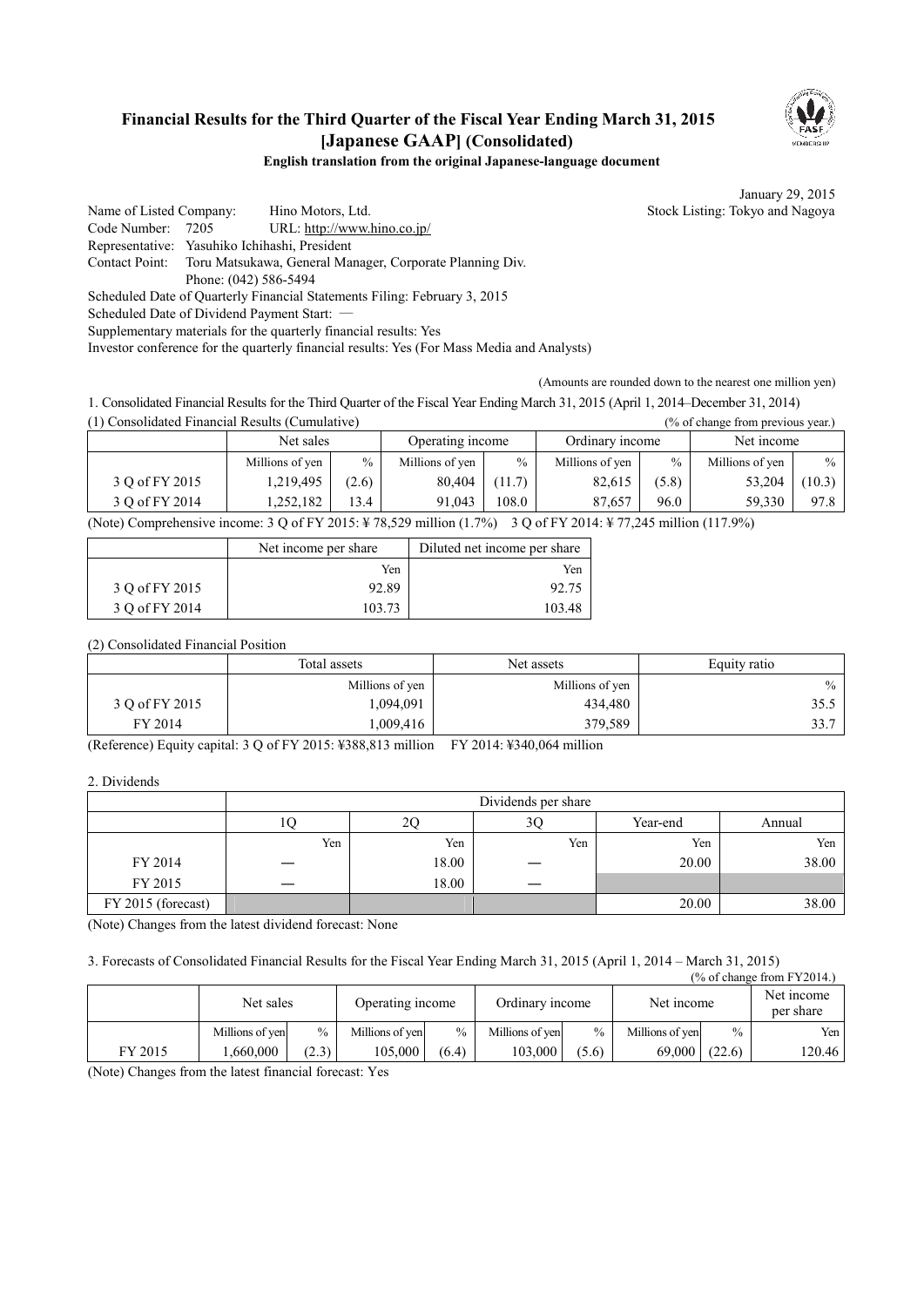\*Notes

- (1) Changes in significant subsidiaries (changes of specified subsidiaries resulting in changes in scope of consolidation) during the current term: None
- (2) Application of the accounting procedures for producing quarterly consolidated financial statements: None

(3) Changes in accounting policies, accounting estimates and restatements:

| 1) Changes in accounting policies due to revisions of accounting standards: | Yes. |
|-----------------------------------------------------------------------------|------|
| 2) Changes in accounting policies due to reasons other than above 1):       | None |
| 3) Changes in accounting estimates:                                         | None |

- 4) Restatements: None
- (4) Number of outstanding shares (common stock)
	- 1) Number of outstanding shares (including treasury stock) at end of term
	- 2) Number of treasury stock at end of term
	- 3) Average number of shares (quarterly consolidated cumulative period)

| stock )        |                    |                |                    |
|----------------|--------------------|----------------|--------------------|
| 3 O of FY 2015 | 574,580,850 shares | FY 2014        | 574,580,850 shares |
|                |                    |                |                    |
| 3 Q of FY 2015 | 1,761,353 shares   | FY 2014        | 2,023,732 shares   |
| 3 O of FY 2015 | 572,748,929 shares | 3 Q of FY 2014 | 571,964,682 shares |

- \* Information regarding implementation of quarterly review procedures
	- · The review procedures of the Financial Instruments and Exchange Act do not apply to this financial notice, and at the time of release it is being reviewed using procedures for quarterly consolidated financial statements.

\*Statement regarding the proper use of financial forecasts and other remarks

· Descriptions regarding the future, including the financial projections contained in this report, are based on certain assumptions currently available to the Company, which are, at the discretion of the Company, deemed reasonable, and the Company gives no guarantees that it will achieve these results. In addition, actual financial results may significantly vary due to various factors.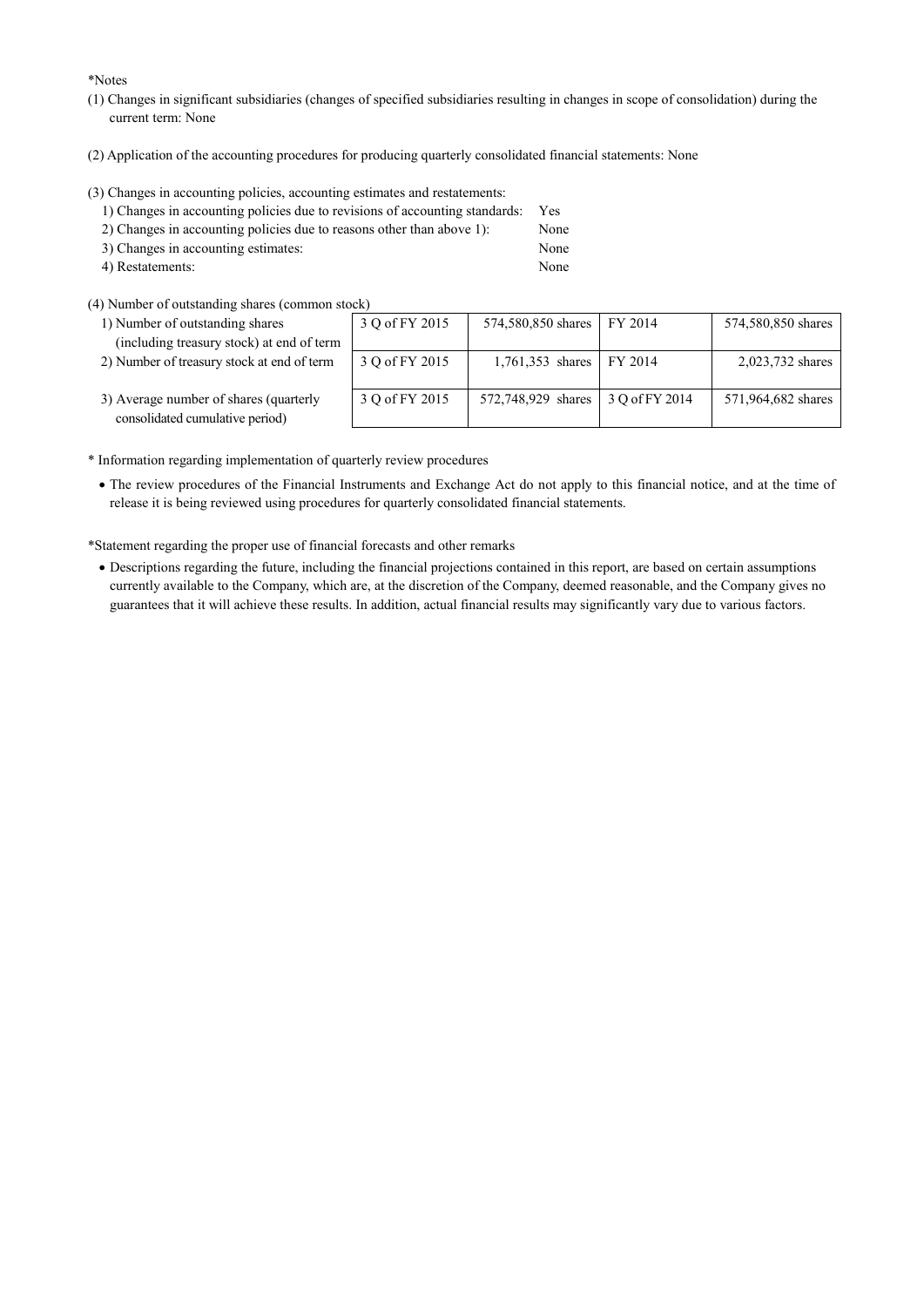(Reference) Forecasts of Non-Consolidated Financial Results for the Fiscal Year Ending March 31, 2015 (April 1, 2014 – March 31, 2015) (% of change from FY2014.)

|         | Net sales       |               | Operating income |               | Ordinary income |       | Net income      |        | Net income<br>per share |
|---------|-----------------|---------------|------------------|---------------|-----------------|-------|-----------------|--------|-------------------------|
|         | Millions of yen | $\frac{0}{0}$ | Millions of yen  | $\frac{0}{0}$ | Millions of ven | $\%$  | Millions of ven | $\%$   | Yen                     |
| FY 2015 | 1.170.000       | (3.4)         | 63.000           | (4.9)         | 76,000          | (0.2) | 52.000          | (27.5) | 90.76                   |

(Note) Changes from the latest financial forecast: Yes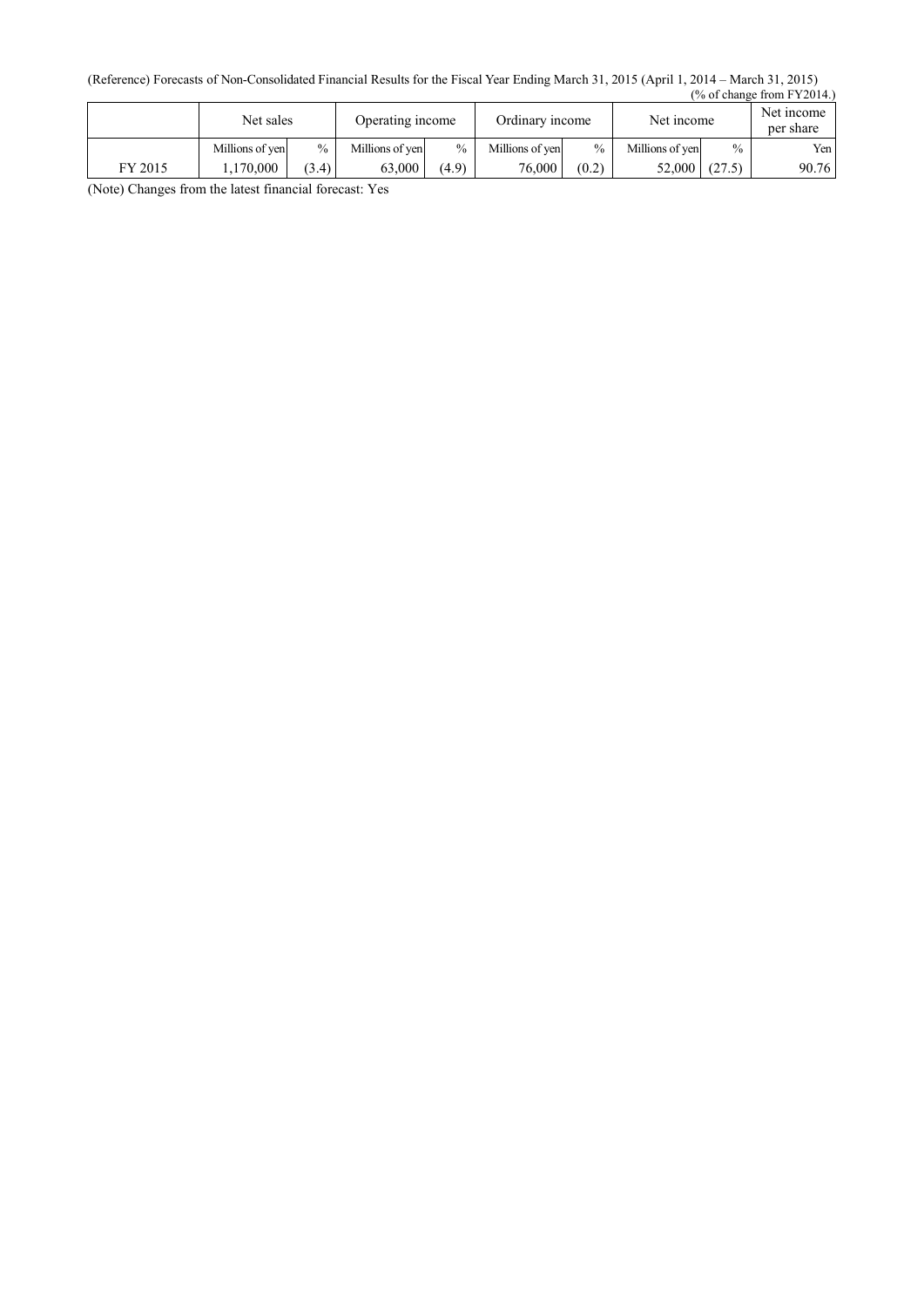Appendix

# Table of contents of the appendix

| (2) Quarterly Consolidated Statements of Income and Quarterly Consolidated Statements of Comprehensive |  |
|--------------------------------------------------------------------------------------------------------|--|
| Income                                                                                                 |  |
| Quarterly Consolidated Statements of Income                                                            |  |
|                                                                                                        |  |
| Quarterly Consolidated Statements of Comprehensive Income                                              |  |
|                                                                                                        |  |
|                                                                                                        |  |
|                                                                                                        |  |
|                                                                                                        |  |
|                                                                                                        |  |
|                                                                                                        |  |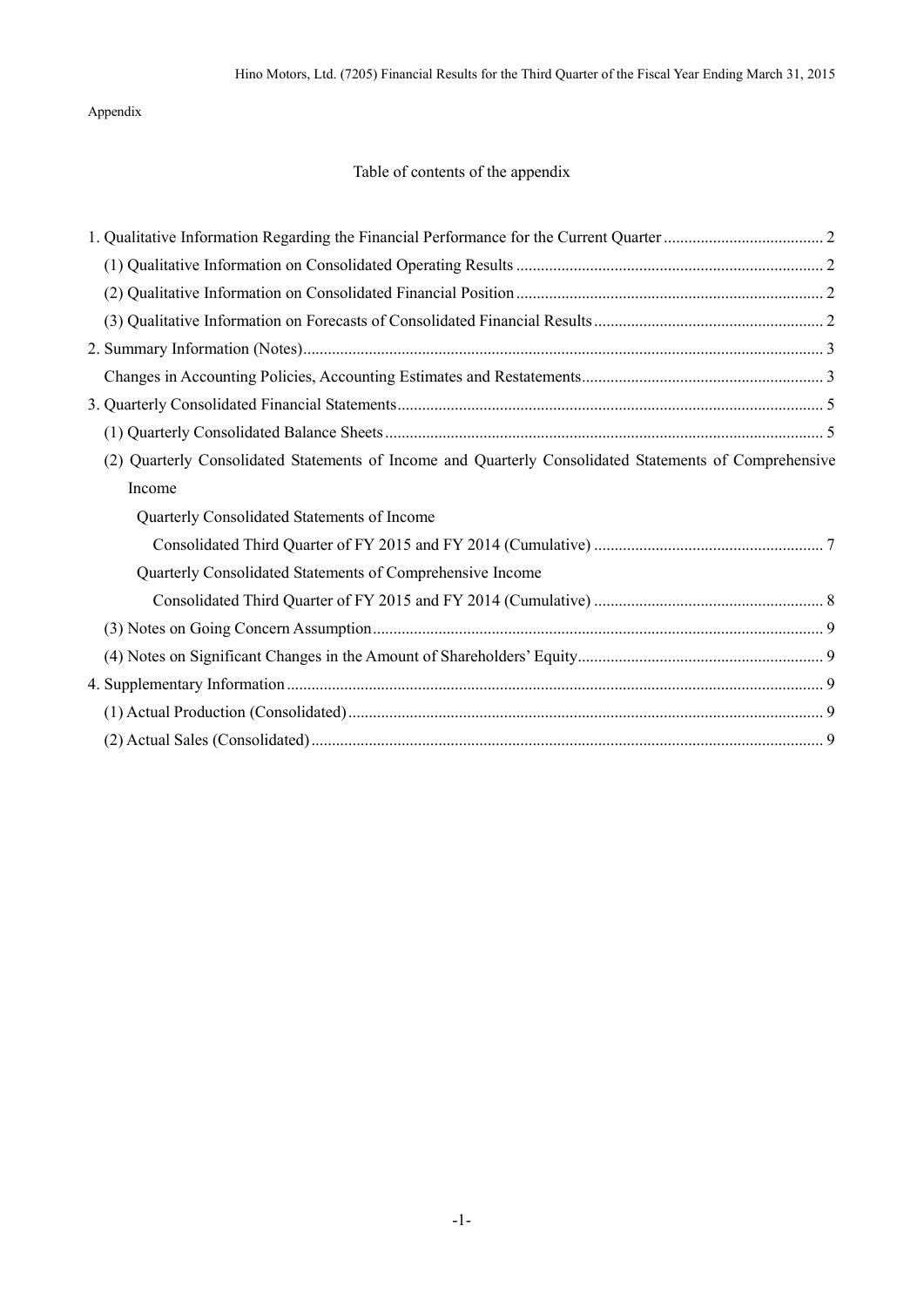### **1. Qualitative Information Regarding the Financial Performance for the Current Quarter (1) Qualitative Information on Consolidated Operating Results**

As for the Japanese domestic truck market during the current third quarter (nine months), although there was a negative reaction following a rush in demand ahead of the consumption tax hike mainly in the current first quarter, economic recovery led to the improvement in the movement of freight and solid investment in construction. Consequently, the total demand for heavy- and medium-duty trucks increased to 61.4 thousand units by 8.2 thousand units (15.4%) compared to the same quarter in the previous year. Total demand for light-duty truck increased to 68.4 thousand units by 5.0 thousand units (7.9%) compared to the same quarter in the previous year.

As for Japanese domestic sales, as a result of sales activities implemented in a concerted effort in our consolidated group, the total sales volume of trucks and buses increased to 41.6 thousand units by 5.3 thousand units (14.7%) compared to the same quarter in the previous year.

As for overseas sales, mainly because the sense of uncertainty in Thailand and Indonesia brought the stagnation of the markets, sales volume decreased to 79.7 thousand units by 5.1 thousand units (-6.1%) compared to the same quarter in the previous year.

As a result of the above, total unit sales of Hino Brand trucks and buses increased to 121.2 thousand units by 0.2 thousand units (0.2%) compared to the same quarter in the previous year.

As for the volume of sales to Toyota Motor Corporation, mainly because the sales of "Land Cruiser Prado" decreased, total sales volume decreased to 126.3 thousand units by 13.3 thousand units (-9.6%) compared to the same quarter in the previous year.

As a result of the above, net sales in the current third quarter were ¥1,219,495 million, which is a decrease of ¥32,687 million (-2.6%) as compared to the same quarter in the previous year. As for profit and loss, affected by such as decrease in overseas sales, operating income was ¥80,404 million which is a decrease of ¥10,639 million (-11.7%) compared to the same quarter in the previous year, ordinary income was ¥82,615 million which is a decrease of ¥5,042 million (-5.8%) compared to the same quarter in the previous year, and quarterly net income was ¥53,204 million which is a decrease of ¥6,126 million (-10.3%) compared to the same quarter in the previous year.

#### **(2) Qualitative Information on Consolidated Financial Position**

Total assets at the end of the third quarter increased by ¥84,675 million to ¥1,094,091 million compared to the end of the previous fiscal year. This is mainly because of an increase in merchandise and finished goods by ¥54,610 million and an increase in investment securities by ¥19,933 million due to share price rise.

Liabilities increased by ¥29,784 million to ¥659,610 million compared to the end of the previous fiscal year. This is mainly because short-term loans payable increased by ¥36,734 million, although income taxes payable decreased by ¥11,082 million.

Net assets increased by ¥54,891 million to ¥434,480 million compared to the end of the previous fiscal year. This is mainly because net income of ¥53,204 million was recorded, despite dividends from retained earnings of ¥21,766 million were paid.

#### **(3) Qualitative Information on Forecasts of Consolidated Financial Results**

As for the Japanese truck and bus markets, firm trends are expected to be continued thanks to steady construction demand. As for the overseas truck and bus markets, the demand in Thailand shows a sign of recovery, but the demand in Indonesia is still at a standstill. For other regions, we will keep popularizing the Hino brand and promoting sales to capture the growth in the market mainly in North America, where economy is growing.

As for earnings, we aim to increase sales volume by supplying the best-fit vehicles to meet various needs for commercial vehicles around the world, enriching and improving after-sales services, and conducting total-support activities globally. Also, we will steadily conduct activities for improving profitability and reducing costs. In addition, in order to strengthen our organization for future sustainable growth, we will keep promoting structural reform.

The current earnings forecast has been revised as follows.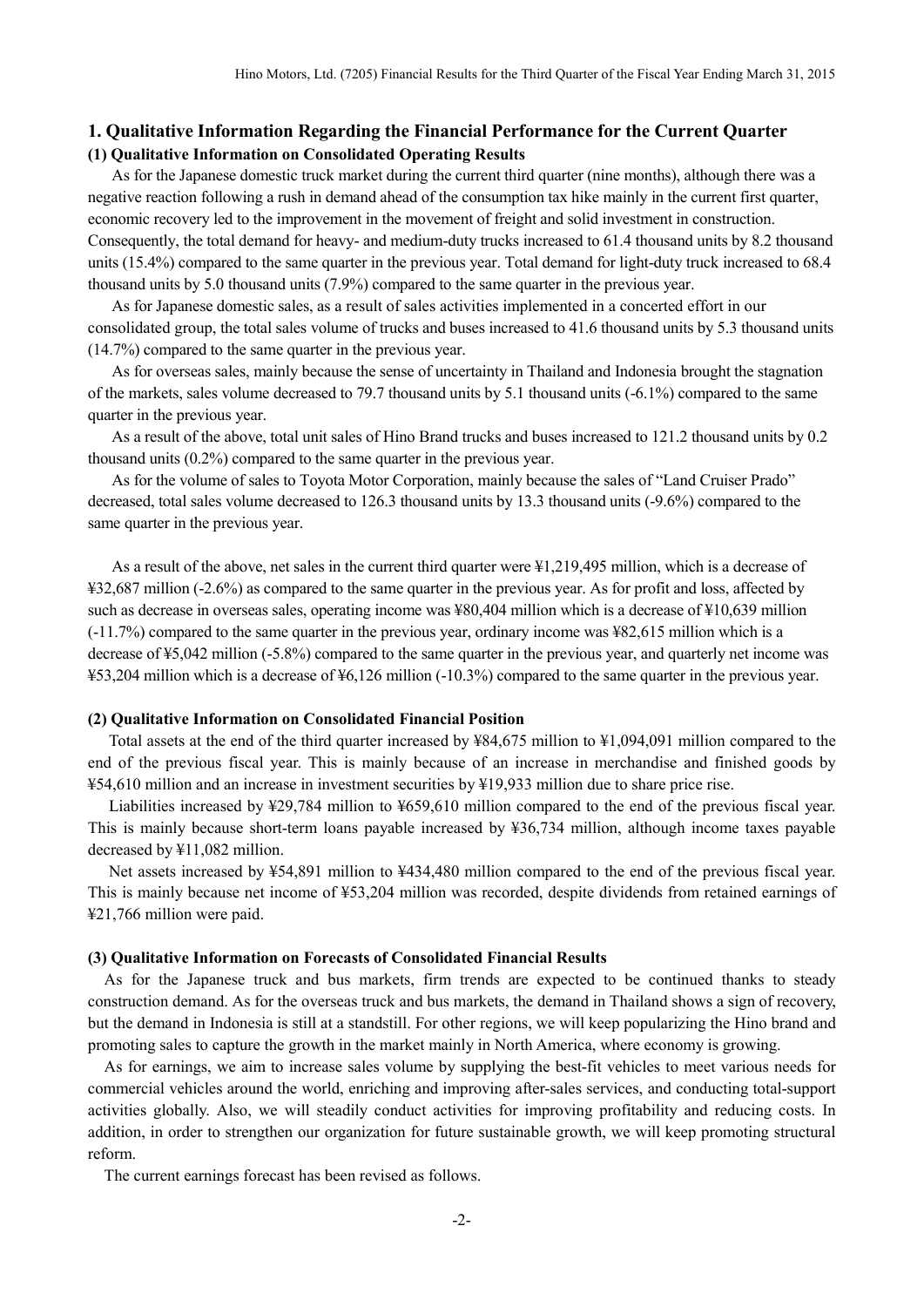| (Consolidated Earnings Forecast for the Full Fiscal Year) |  |
|-----------------------------------------------------------|--|
|                                                           |  |
|                                                           |  |
|                                                           |  |
|                                                           |  |
|                                                           |  |

\* The above forecasts are created based on the information available to the company and on certain assumptions deemed reasonable, and are not guaranteed to be achieved.

#### **2. Summary Information (Notes)**

#### **[Changes in Accounting Policies, Accounting Estimates and Restatements]**

(Changes in Accounting Policies)

(Application of Accounting Standard for Retirement Benefits and related guidance)

"Accounting Standard for Retirement Benefits" (Accounting Standards Board of Japan (ASBJ) Statement No. 26, May 17, 2012. Referred to as "Accounting Standard") and "Guidance on Accounting Standard for Retirement Benefits" (ASBJ Guidance No. 25, May 17, 2012. Referred to as "Guidance") were applied from the first quarter of the current consolidated accounting period, regarding Paragraph 35 of the Accounting Standard and Paragraph 67 of the Guidance, to review its calculation methods for the projected retirement benefit obligation and service cost, alter the method for attributing the expected benefit to periods of service from a straight-line basis to a benefit formula basis, and change the discount rate determination method from the one in which the period of bonds that are the base for determining discount rate is specified with reference to the approximate number of years of the average remaining years of service to the one that uses a single weighted average discount rate, which reflects the period until the scheduled payment date and the amount for each period.

As for the application of the Accounting Standard and the Guidance, the effect of the change of the projected retirement benefit obligation and the service cost calculation method were reflected in retained earnings at the beginning of the third quarter of the current consolidated accounting period, in accordance with the transitional treatment stipulated in Paragraph 37 of the Accounting Standard.

As a result, net defined benefit liability increased by ¥1,292 million and retained earnings decreased by ¥819 million at the beginning of the current consolidated accounting period. The effect of these changes on the operating income, ordinary income, and income before income taxes for the third quarter of the current term is considered to be immaterial.

(Application of Accounting Standard for Business Combinations and related matters)

As "Accounting Standard for Business Combinations" (ASBJ Statement No. 21), "Accounting Standard for Consolidated Financial Statements" (ASBJ Statement No. 22), "Accounting Standard for Business Divestitures" (ASBJ Statement No. 7) and other related standards and implementation guidance were revised on September 13, 2013, and became applicable from fiscal years beginning on or after April 1, 2014. We applied these accounting standards and implementation guidance from the first quarter of the current consolidated accounting period (excluding Paragraph 39 of Accounting Standard for Consolidated Financial Statements), and adopted the method of posting the difference in equity change of our company with respect to the subsidiaries that are still under control as capital surplus and posting acquisition-related costs as the expenditures for the consolidated accounting year. As for the business combination conducted at the beginning on or after April 1, 2014, we adopted the method of reflecting the revision to the acquisition cost allocation due to the tentative accounting settlement in the quarterly consolidated financial statement for the quarter including the date of business combination.

The application of Accounting Standard for Business Combinations and related matters were applied in accordance with the transitional handling specified in Paragraph 58-2(4) of Accounting Standard for Business Combinations, Paragraph 44-5(4) of Accounting Standard for Consolidated Financial Statements, and Paragraph 57-4(4) of Accounting Standard for Business Divestitures, and we started applying these accounting standards at the beginning of the first quarter of the current consolidated accounting period.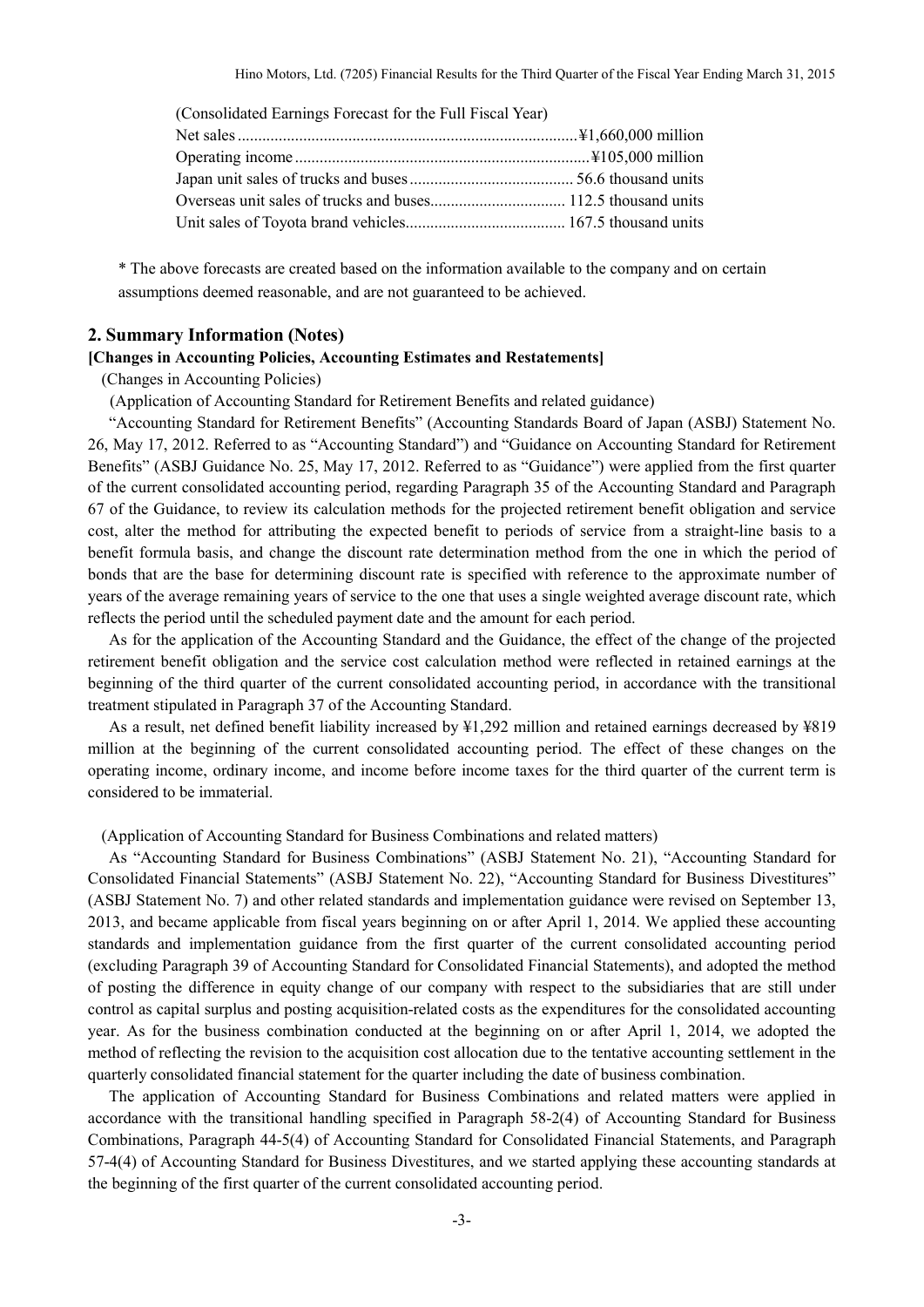As a result, income before income taxes decreased by ¥323 million while capital surplus increased by ¥323 million, in the third quarter of the current consolidated accounting period.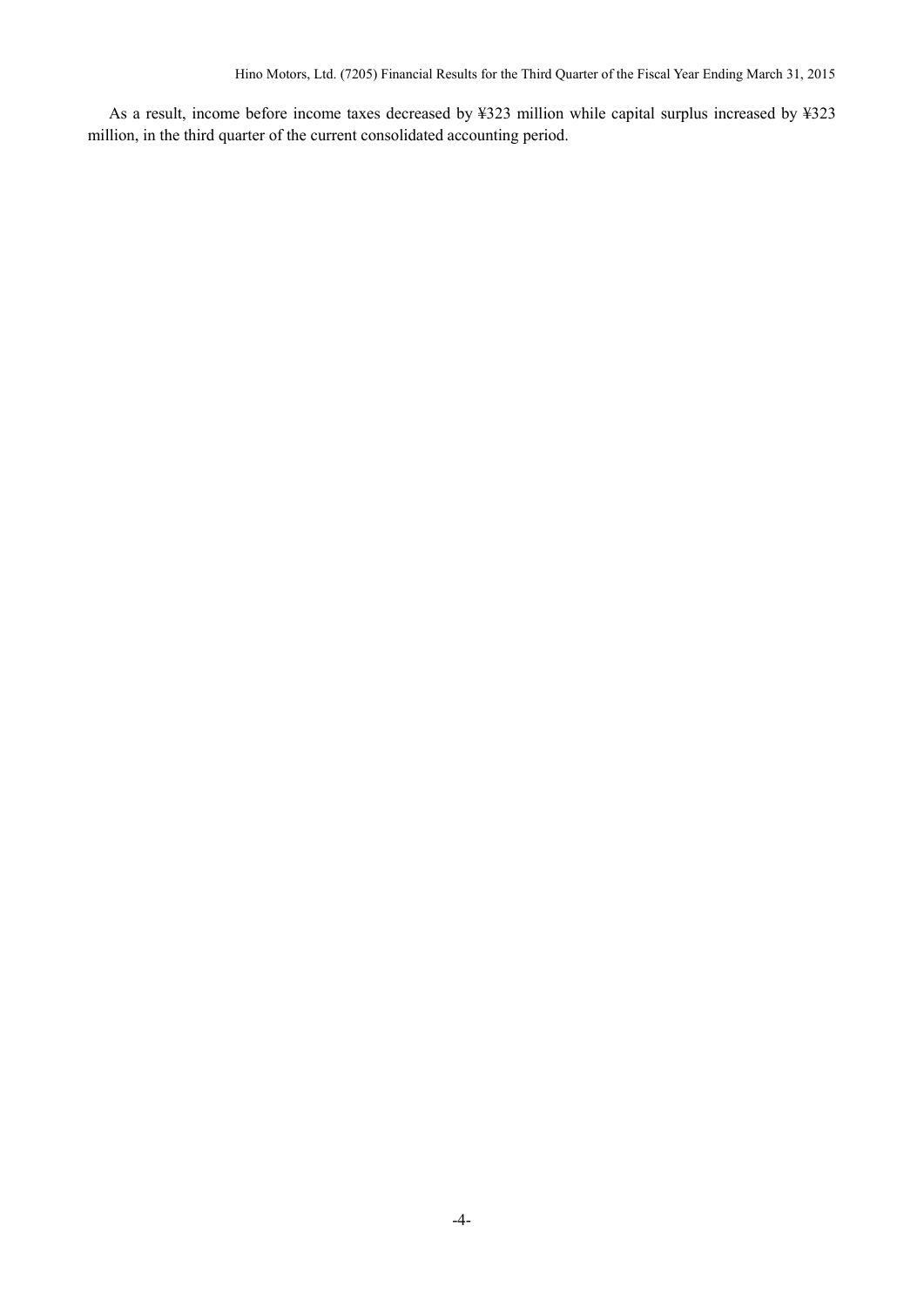# **3. Quarterly Consolidated Financial Statements**

# **(1) Quarterly Consolidated Balance Sheets**

| (1) Quarterly Consolidated Dalance Sheets  |                        | (Millions of yen)         |
|--------------------------------------------|------------------------|---------------------------|
|                                            | FY 2014                | Third Quarter of FY 2015  |
|                                            | (As of March 31, 2014) | (As of December 31, 2014) |
| Assets                                     |                        |                           |
| Current assets                             |                        |                           |
| Cash and deposits                          | 44,738                 | 36,904                    |
| Notes and accounts receivable - trade      | 285,481                | 282,092                   |
| Merchandise and finished goods             | 94,211                 | 148,822                   |
| Work in process                            | 26,055                 | 32,896                    |
| Raw materials and supplies                 | 35,205                 | 37,435                    |
| Other                                      | 68,879                 | 62,795                    |
| Allowance for doubtful accounts            | (4,050)                | (4,145)                   |
| Total current assets                       | 550,522                | 596,801                   |
| Non-current assets                         |                        |                           |
| Property, plant and equipment              |                        |                           |
| Buildings and structures, net              | 93,667                 | 100,916                   |
| Machinery, equipment and vehicles, net     | 82,349                 | 85,857                    |
| Land                                       | 99,574                 | 99,801                    |
| Other, net                                 | 52,293                 | 58,288                    |
| Total property, plant and equipment        | 327,884                | 344,863                   |
| Intangible assets                          | 17,589                 | 17,601                    |
| Investments and other assets               |                        |                           |
| Investment securities                      | 101,330                | 121,264                   |
| Other                                      | 15,396                 | 16,909                    |
| Allowance for doubtful accounts            | (3,308)                | (3,348)                   |
| Total investments and other assets         | 113,419                | 134,824                   |
| Total non-current assets                   | 458,893                | 497,289                   |
| Total assets                               | 1,009,416              | 1,094,091                 |
| Liabilities                                |                        |                           |
| <b>Current liabilities</b>                 |                        |                           |
| Notes and accounts payable - trade         | 247,492                | 247,882                   |
| Short-term loans payable                   | 108,883                | 145,617                   |
| Current portion of long-term loans payable | 18,012                 | 13,918                    |
| Income taxes payable                       | 23,275                 | 12,192                    |
| Provision for product warranties           | 26,891                 | 30,574                    |
| Other provision                            | 5,705                  | 2,459                     |
| Other                                      | 87,198                 | 74,565                    |
| Total current liabilities                  | 517,460                | 527,210                   |
| Non-current liabilities                    |                        |                           |
| Long-term loans payable                    | 15,219                 | 23,103                    |
| Net defined benefit liability              | 60,680                 | 62,135                    |
| Other provision                            | 1,712                  | 1,739                     |
| Other                                      | 34,753                 | 45,420                    |
| Total non-current liabilities              | 112,365                | 132,399                   |
| <b>Total liabilities</b>                   | 629,826                | 659,610                   |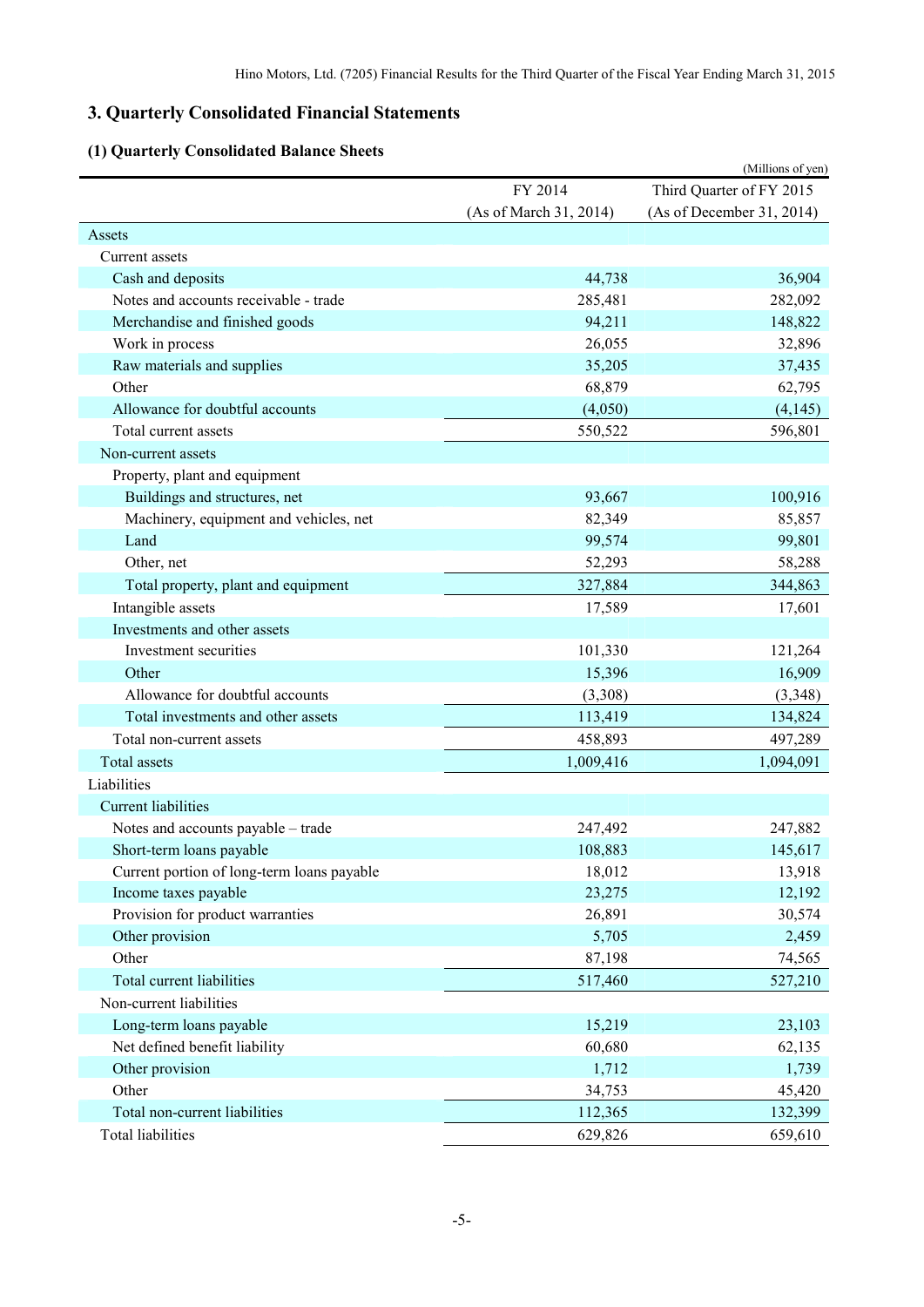|                                                       |                        | (Millions of yen)         |
|-------------------------------------------------------|------------------------|---------------------------|
|                                                       | FY 2014                | Third Quarter of FY 2015  |
|                                                       | (As of March 31, 2014) | (As of December 31, 2014) |
| Net assets                                            |                        |                           |
| Shareholders' equity                                  |                        |                           |
| Capital stock                                         | 72,717                 | 72,717                    |
| Capital surplus                                       | 64,835                 | 65,215                    |
| Retained earnings                                     | 177,040                | 207,659                   |
| Treasury shares                                       | (751)                  | (653)                     |
| Total shareholders' equity                            | 313,841                | 344,938                   |
| Accumulated other comprehensive income                |                        |                           |
| Valuation difference on available-for-sale securities | 34,554                 | 44,735                    |
| Deferred gains or losses on hedges                    | (76)                   | (87)                      |
| Revaluation reserve for land                          | 1,927                  | 1,927                     |
| Foreign currency translation adjustment               | (4,600)                | 2,408                     |
| Remeasurements of defined benefit plans               | (5,582)                | (5,108)                   |
| Total accumulated other comprehensive income          | 26,223                 | 43,875                    |
| Subscription rights to shares                         | 212                    | 180                       |
| Minority interests                                    | 39,312                 | 45,487                    |
| Total net assets                                      | 379,589                | 434,480                   |
| Total liabilities and net assets                      | 1,009,416              | 1,094,091                 |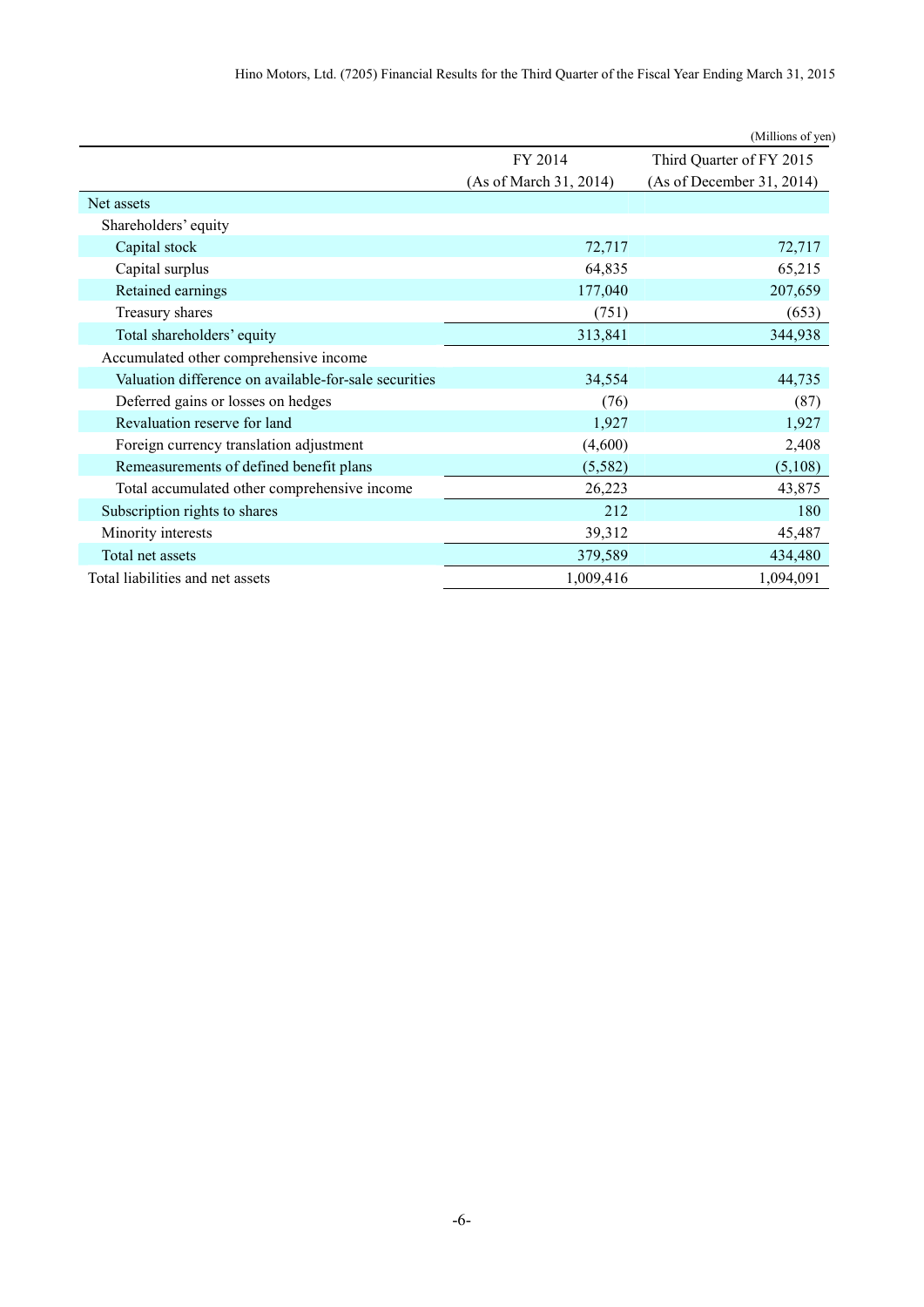# **(2) Quarterly Consolidated Statements of Income and Quarterly Consolidated Statements of Comprehensive Income**

[Quarterly Consolidated Statements of Income]

[Consolidated Third Quarter of FY 2015 and FY 2014 (Cumulative)]

|                                                                  |                                                      | (Millions of yen)     |  |
|------------------------------------------------------------------|------------------------------------------------------|-----------------------|--|
|                                                                  | Third Quarter of FY 2015<br>Third Quarter of FY 2014 |                       |  |
|                                                                  | (From April 1, 2013                                  | (From April 1, 2014   |  |
|                                                                  | to December 31, 2013)                                | to December 31, 2014) |  |
| Net sales                                                        | 1,252,182                                            | 1,219,495             |  |
| Cost of sales                                                    | 1,031,398                                            | 1,002,380             |  |
| Gross profit                                                     | 220,784                                              | 217,115               |  |
| Selling, general and administrative expenses                     |                                                      |                       |  |
| Salaries and allowances                                          | 30,703                                               | 33,290                |  |
| Provision for bonuses                                            | 1,087                                                | 1,183                 |  |
| Provision for retirement benefits                                | 2,147                                                |                       |  |
| Retirement benefit expenses                                      |                                                      | 2,443                 |  |
| Other                                                            | 95,801                                               | 99,793                |  |
| Total selling, general and administrative expenses               | 129,740                                              | 136,710               |  |
| Operating income                                                 | 91,043                                               | 80,404                |  |
| Non-operating income                                             |                                                      |                       |  |
| Interest income                                                  | 842                                                  | 986                   |  |
| Dividend income                                                  | 2,074                                                | 2,133                 |  |
| Foreign exchange gains                                           |                                                      | 2,358                 |  |
| Share of profit of entities accounted for using equity<br>method | 31                                                   | 455                   |  |
| Miscellaneous income                                             | 1,771                                                | 2,398                 |  |
| Total non-operating income                                       | 4,718                                                | 8,331                 |  |
| Non-operating expenses                                           |                                                      |                       |  |
| Interest expenses                                                | 3,692                                                | 4,606                 |  |
| Foreign exchange losses                                          | 3,401                                                |                       |  |
| Miscellaneous expenses                                           | 1,011                                                | 1,514                 |  |
| Total non-operating expenses                                     | 8,105                                                | 6,120                 |  |
| Ordinary income                                                  | 87,657                                               | 82,615                |  |
| Extraordinary income                                             |                                                      |                       |  |
| Gain on sales of non-current assets                              | 2,403                                                | 1,127                 |  |
| Gain on sales of investment securities                           | 48                                                   | 61                    |  |
| Gain on bargain purchase                                         | 1,223                                                |                       |  |
| Other                                                            | 511                                                  | 24                    |  |
| Total extraordinary income                                       | 4,186                                                | 1,212                 |  |
| <b>Extraordinary losses</b>                                      |                                                      |                       |  |
| Loss on sales and retirement of non-current assets               | 635                                                  | 518                   |  |
| Impairment loss                                                  | 21                                                   | 20                    |  |
| Other                                                            | 72                                                   | 81                    |  |
| Total extraordinary losses                                       | 729                                                  | 620                   |  |
| Income before income taxes                                       | 91,114                                               | 83,208                |  |
| Income taxes - current                                           | 27,192                                               | 26,111                |  |
| Income taxes - deferred                                          | (2, 536)                                             | (646)                 |  |
| Total income taxes                                               | 24,655                                               | 25,464                |  |
| Income before minority interests                                 | 66,459                                               | 57,743                |  |
| Minority interests in income                                     | 7,128                                                | 4,538                 |  |
| Net income                                                       | 59,330                                               | 53,204                |  |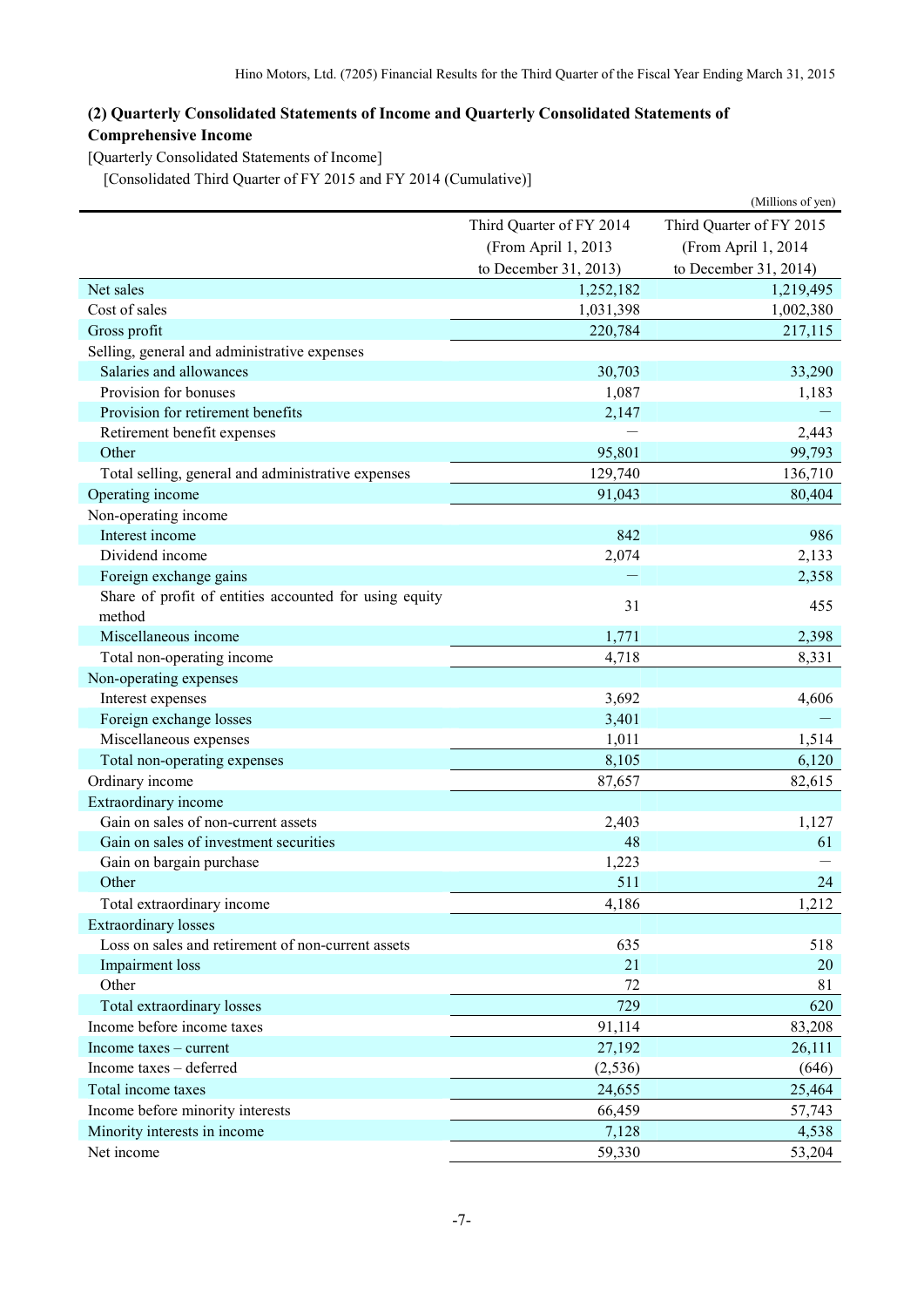[Quarterly Consolidated Statements of Comprehensive Income]

[Consolidated Third Quarter of FY 2015 and FY 2014 (Cumulative)]

|                                                       |                          | (Millions of yen)        |
|-------------------------------------------------------|--------------------------|--------------------------|
|                                                       | Third Quarter of FY 2014 | Third Quarter of FY 2015 |
|                                                       | (From April 1, 2013)     | (From April 1, 2014)     |
|                                                       | to December 31, 2013)    | to December 31, 2014)    |
| Income before minority interests                      | 66,459                   | 57,743                   |
| Other comprehensive income                            |                          |                          |
| Valuation difference on available-for-sale securities | 9,794                    | 9,261                    |
| Deferred gains or losses on hedges                    | 81                       | (11)                     |
| Foreign currency translation adjustment               | (718)                    | 10,075                   |
| Remeasurements of defined benefit plans               |                          | 451                      |
| Share of other comprehensive income of entities       | 1,628                    | 1,009                    |
| accounted for using equity method                     |                          |                          |
| Total other comprehensive income                      | 10,786                   | 20,786                   |
| Comprehensive income                                  | 77,245                   | 78,529                   |
| (Comprehensive income attributable to)                |                          |                          |
| Comprehensive income attributable to owners of        |                          |                          |
| parent                                                | 69,651                   | 70,857                   |
| Comprehensive income attributable to minority         |                          |                          |
| interests                                             | 7,594                    | 7,672                    |